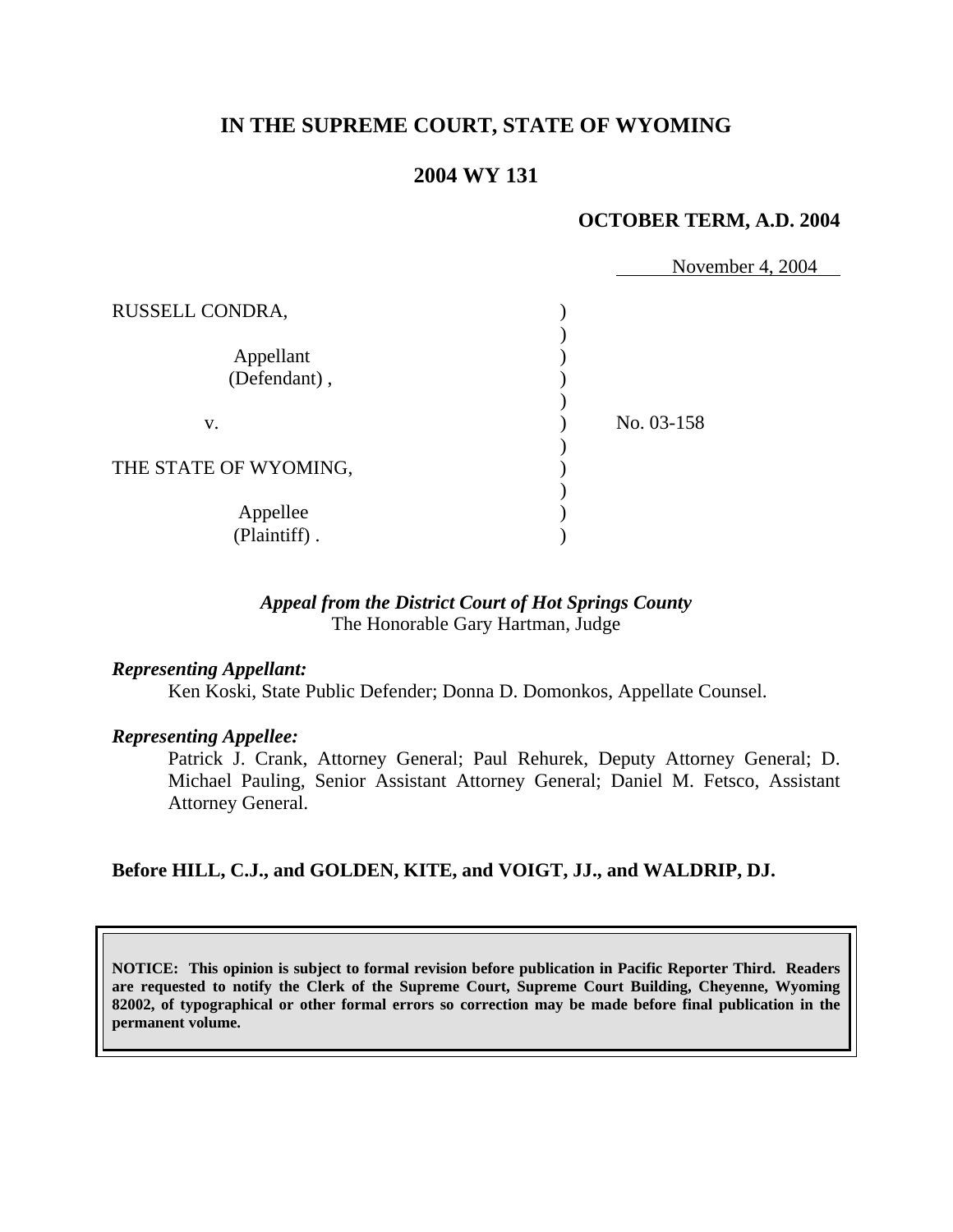KITE, Justice.

[¶1] Russell Condra sold two snowmobiles and a trailer he was storing for a friend and was convicted of larceny by bailee. Mr. Condra appeals his conviction claiming the prosecutor committed misconduct when he vouched for his own credibility and the credibility of his witnesses, suggested he would not have charged Mr. Condra with a crime unless Mr. Condra had done something wrong, relied on facts which were not in evidence, and attempted improper impeachment of Mr. Condra through the use of a prior conviction, thereby denying Mr. Condra a fair trial. We agree and reverse and remand for a new trial.

#### **ISSUES**

[¶2] Both parties agree the sole issue for review is whether Mr. Condra was denied a fair trial due to prosecutorial misconduct.

### **FACTS**

[¶3] In July of 1999, Danny Cifers moved to Arizona and left two snowmobiles and a trailer with Mr. Condra, who agreed to store the machines and attempt to sell them. Over two years later, in September of 2001, Mr. Condra sold the snowmobiles and trailer for \$1,700 to Kelly Donathan, but did not tell Mr. Cifers about the sale.

[¶4] When Mr. Cifers arrived in Thermopolis in late November 2001 to pick up his snowmobiles and trailer, Mr. Condra told him the snowmobiles were with a prospective buyer and would not be back for a couple of days. Mr. Cifers became suspicious and contacted the police, who located the snowmobiles and trailer at the home of Mr. Donathan. The State charged Mr. Condra with larceny by bailee in violation of Wyo. Stat. Ann. § 6-3- 402(b) and (c)(i) (LexisNexis 2003), and although he claimed he sold the snowmobiles for late monthly storage fees, the jury found him guilty as charged on March 14, 2003. The court sentenced Mr. Condra to a term in the state penitentiary for a period of two to four (2- 4) years, but suspended that sentence contingent upon his successful completion of five (5) years supervised probation.

### **STANDARD OF REVIEW**

[¶5] Our standard for reviewing allegations of prosecutorial misconduct is well settled. As we stated in *Simmons v. State,* 2003 WY 84*,* ¶15, 72 P.3d 803, ¶15 (Wyo. 2003),

> [p]rosecutorial misconduct "has always been condemned in this state." Whether such misconduct has been reviewed on the basis of harmless error, W.R.Cr.P. 52(a) and W.R.A.P. 9.04, or on the basis of plain error, W.R.Cr.P. 52(b) and W.R.A.P. 9.05,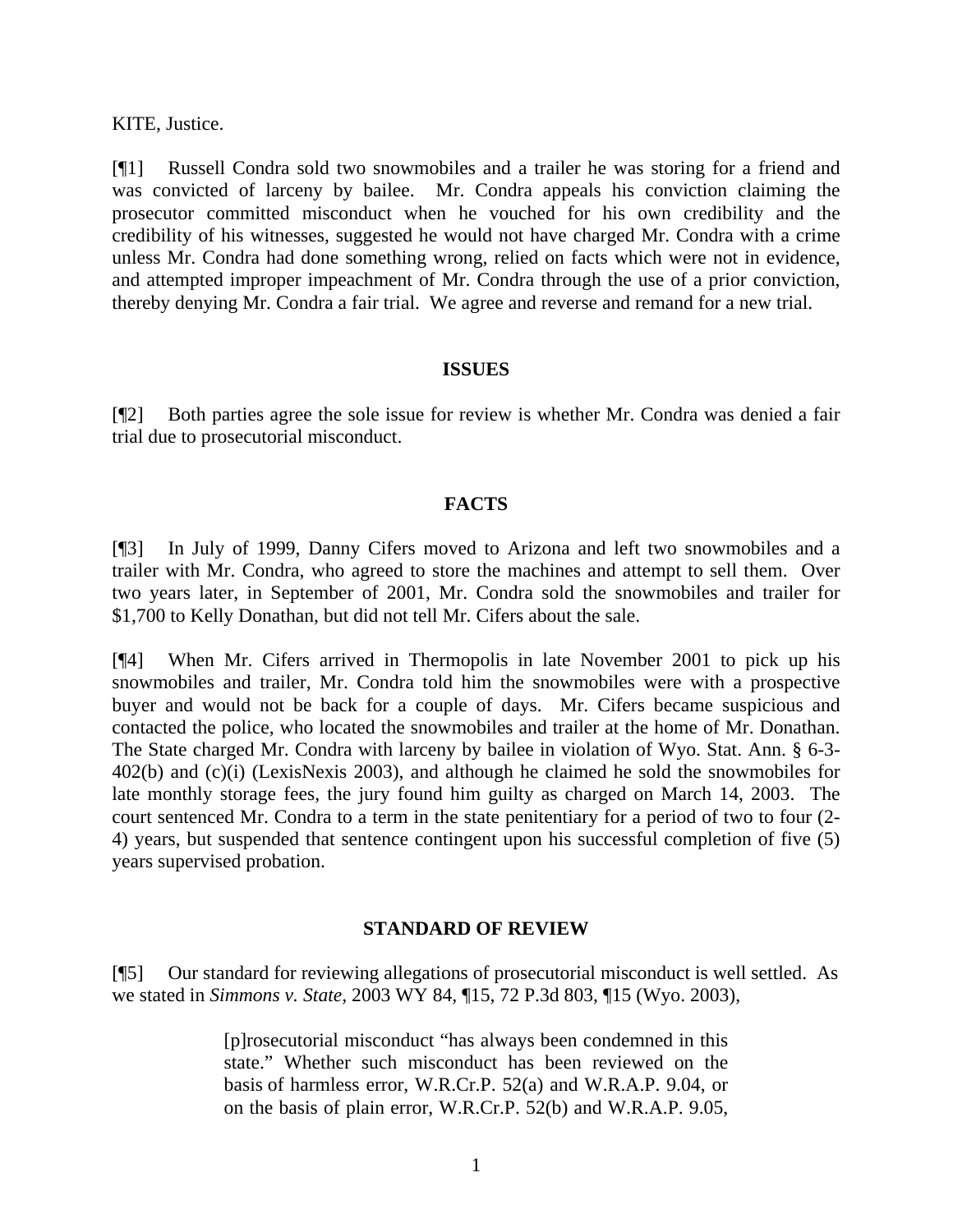this Court has focused on whether such error affected the accused's "substantial rights." The accused's right to a fair trial is a substantial right. "Before we hold that an error has affected an accused's substantial right, thus requiring reversal of a conviction, we must conclude that, based on the entire record, a reasonable possibility exists that, in the absence of the error, the verdict might have been more favorable to the accused."

(citations omitted). The appellant bears the burden of establishing prosecutorial misconduct**.** 

[¶6] Mr. Condra claims three distinct incidents of prosecutorial misconduct at different stages of the trial. Because Mr. Condra did not object at trial to two of the incidents, it is incumbent upon him to demonstrate plain error as to those instances of alleged misconduct. "Plain error exists when 1) the record is clear about the incident alleged as error; 2) there was a transgression of a clear and unequivocal rule of law; and 3) the party claiming the error was denied a substantial right which materially prejudiced him." *Dysthe v. State*, 2003 WY 20, ¶23, 63 P.3d 875, ¶23 (Wyo. 2003).

[¶7] Mr. Condra did object at trial to the third instance of alleged misconduct. We, therefore, review that incident for harmless error. Wyoming Rule of Appellate Procedure 9.04 states that "any error, defect, irregularity or variance which does not affect substantial rights shall be disregarded by the reviewing court." Wyoming Rule of Criminal Procedure 52(a) and Wyoming Rule of Evidence 103(a) contain similar provisions. The test for harmless error is as follows:

> An error is harmful if there is a reasonable possibility that the verdict might have been more favorable to the defendant if the error had never occurred. To demonstrate harmful error, the defendant must show prejudice under "circumstances which manifest inherent unfairness and injustice or conduct which offends the public sense of fair play.

*Dysthe*, ¶10 (citation omitted).

# **DISCUSSION**

# *Vouching for Credibility and Ignoring the Burden of Proof*

[¶8] Mr. Condra contends that the prosecutor committed misconduct during his closing argument first by using his position as an officer of the court to boost his own credibility, as well as the credibility of the State's witnesses, and second, by urging the jury to ignore the presumption of innocence and, thus, the State's burden of proof. The State insists the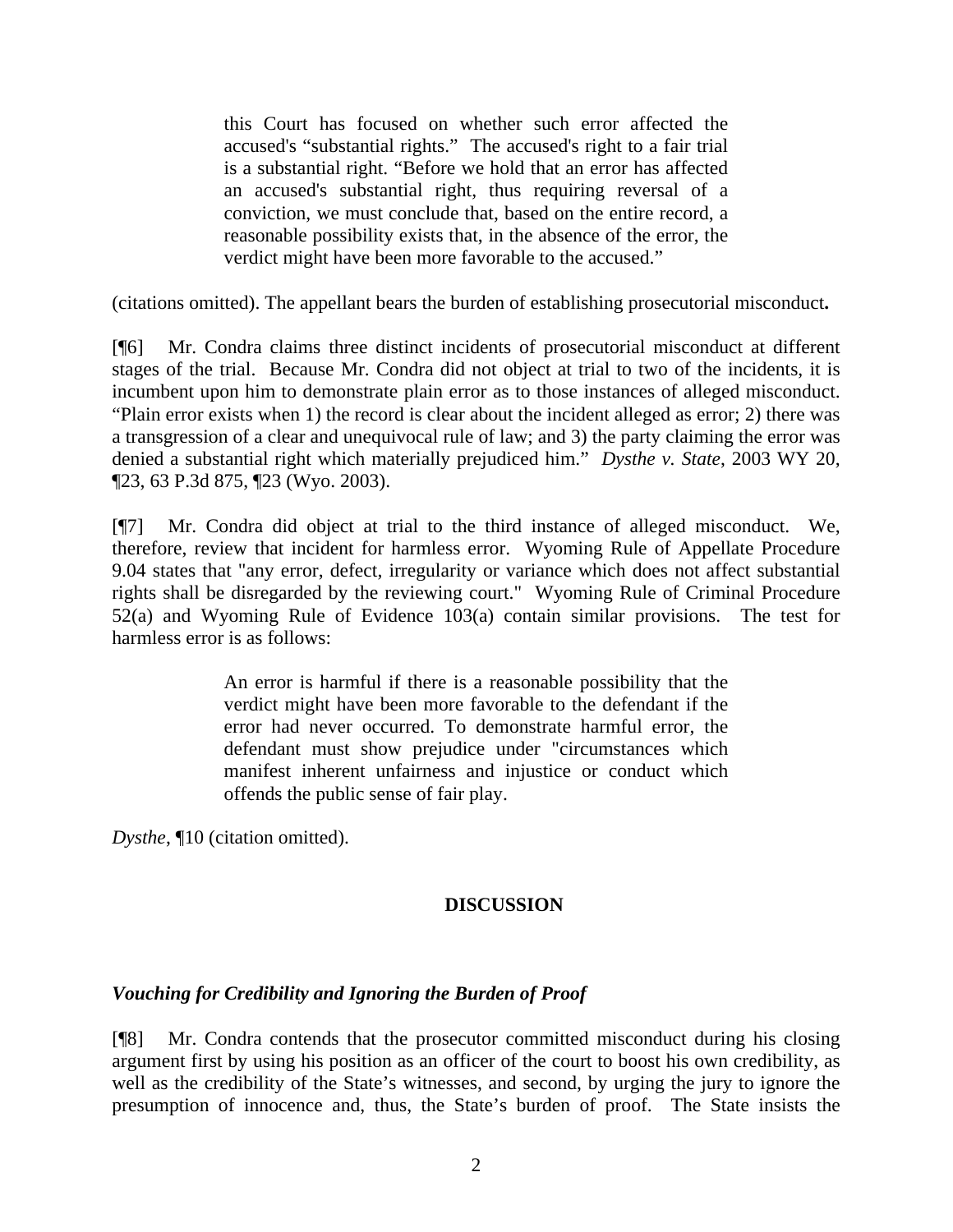prosecutor did not vouch for the State's witnesses or assert his own credibility as a basis for conviction, and actually urged the jury to carefully review each witness's credibility.

[¶9] The prosecutor argued as follows during his rebuttal closing argument:

Defense counsel told you at the beginning of trial this would be a he said she said situation, and it really is. And **all I have to sell you today is my credibility and that being an officer of this court, the credibility of my witnesses.** Now as an officer of this court it's my duty to seek justice. It's not about prosecuting people, it's not about throwing them in jail. **If what Mr. Condra did wasn't wrong, then we wouldn't be here today.** 

[¶10] Mr. Condra did not object to this argument at trial, so our review is confined to plain error. The incident alleged as error in this instance is clearly set forth in the record and, as such, the first requirement of our plain error standard is met. Thus, our focus will be on the second and third elements of plain error.

[¶11] We have often recognized the clear and unequivocal rule of law that a prosecuting attorney cannot personally vouch for the credibility of the State's witnesses. *Harper v. State*, 970 P.2d 400, 403 (Wyo. 1998). Furthermore, it is well established that a prosecutor cannot assert his or her own credibility as a basis for conviction of defendants. *Browder v. State,* 639 P.2d 889, 893 (Wyo. 1982). As we explained in *Barela v. State*, 787 P.2d 82, 83-84 (Wyo. 1990) (citation omitted),

> [w]hen the prosecutor asserts his credibility or personal belief, an additional factor is injected into the case. This additional factor is that counsel may be perceived by the jury as an authority whose opinion carries greater weight than their own opinion; that members of the jury might be persuaded not by the evidence, but rather by a perception that counsel's opinions are correct because of his position as prosecutor, an important state official entrusted with enforcing the criminal laws of a sovereign state. While the prosecutor is expected to be an advocate, he may not exploit his position to induce a jury to disregard the evidence or misapply the law.

[¶12] As the State points out, the propriety of any comment within a closing argument is measured in the context of the entire argument. *Mazurek v. State*, 10 P.3d 531, 542 (Wyo. 2000). The State contends that, when viewed in context, the prosecutor's remarks were a proper response to defense counsel's argument and reminded the jury that witness credibility was a key issue. Defense counsel had argued the prosecutor was doing what should have been civil work on the State's dime, and was also working to conceal unlawful confiscation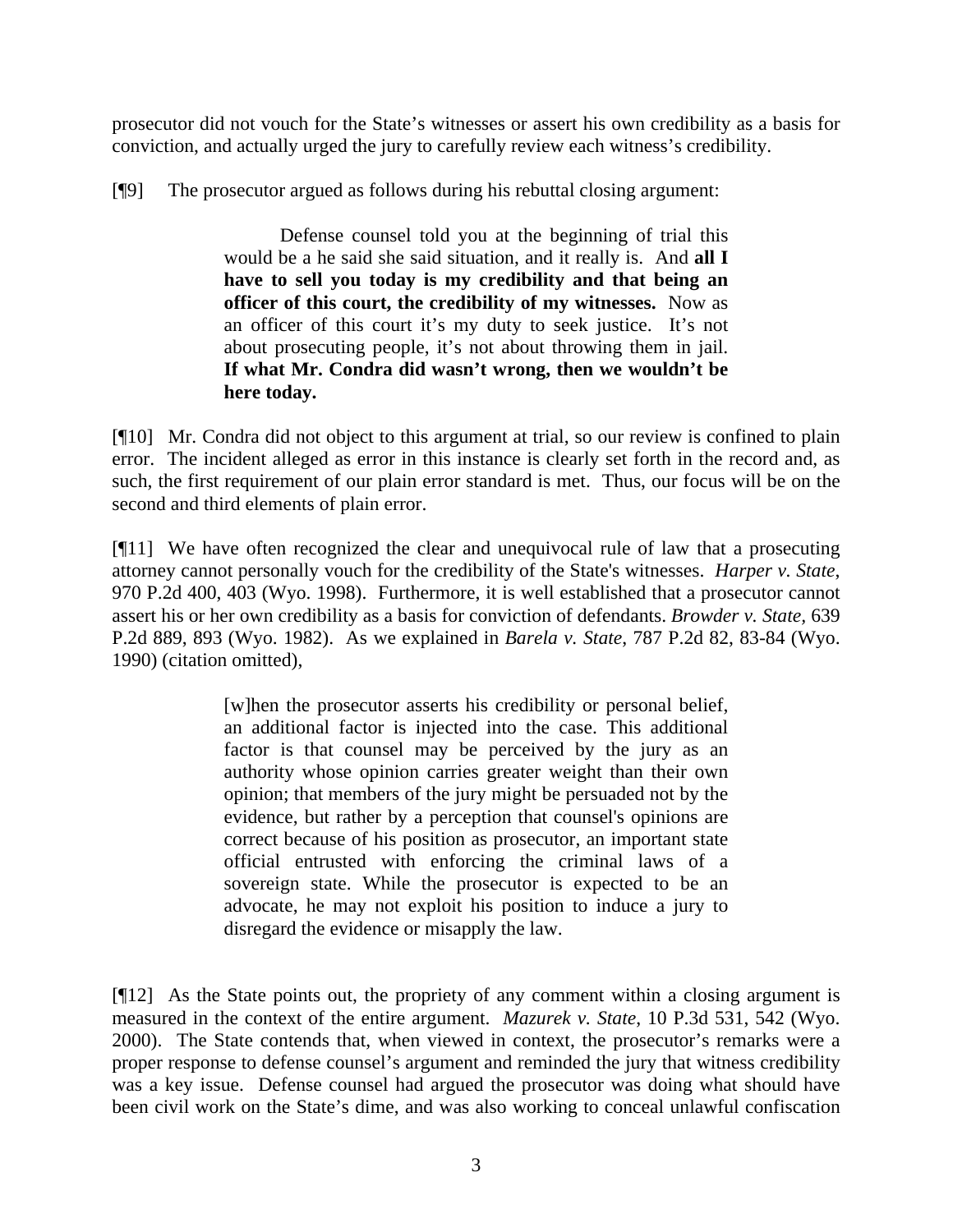of the snowmobiles by law enforcement. The State argues the prosecutor merely explained why his witnesses were credible.

[¶13] While the prosecutor's review of the testimony of his witnesses was certainly appropriate, it does not excuse the prosecutor's unabashed claim that those witnesses were credible because he was credible. Irrespective of whether in response to defense arguments or not, a prosecuting attorney simply cannot vouch for the credibility of the State's witnesses. *White v. State*, 2003 WY 163, ¶28, 80 P.3d 642, ¶28 (Wyo. 2003). Stating that all he had to "sell" to the jury was "my credibility and that being an officer of this court, and the credibility of my witnesses" crossed the very clearly established line for prosecutors.

[¶14] The prosecutor's transgression in this case is similar to that found to be improper in *Dysthe*, ¶28. That prosecutor argued:

> These witnesses, despite the fact that they are users, were credible. They were very credible. They were more credible because of the very fact that they have a relationship with this Defendant. More credible because, if you couldn't tell, I certainly could; they didn't like me asking them questions. They didn't want to be telling me anything.

He also stated he had worked with investigators on the case and could "guarantee" that their investigations were not "arbitrary," and that the witnesses "had no reason to lie." *Id.* This Court held those statements improperly gave the clear impression that the prosecutor believed the witnesses and so should the jury.

[¶15] In this instance, the prosecutor's comments are even more egregious than in *Dysthe.*  Even though this prosecutor, at the end of his rebuttal closing argument, asked the jury to give "serious consideration as to the weight and credibility of every witness who testified," we cannot overlook the prosecutor's unequivocal vouching for the credibility of "his" witnesses, and then tying their credibility to his own as an "officer of this court." Doing so satisfies the second element of plain error. The third element is also satisfied because the prosecutor's comments denied Mr. Condra's substantial right to have the jury decide his guilt or innocence based on the facts, not on the prosecutor's improper comments. *See Dysthe*, ¶31.

[¶16] Mr. Condra also claims the prosecutor improperly urged the jury to ignore the presumption of innocence and the proper burden of proof when he stated, "If what Mr. Condra did wasn't wrong, we wouldn't be here today." The State asserts this comment was a reasonable response to defense counsel's argument that the case was a civil matter that was being improperly prosecuted as a crime. We disagree.

[¶17] A basic premise of our criminal law system is that the burden of proof rests upon the State and never shifts. *Lane v. State*, 12 P.3d 1057, 1066 (Wyo. 2000). A prosecutor is not permitted to inhibit the right to a presumption of innocence through closing argument.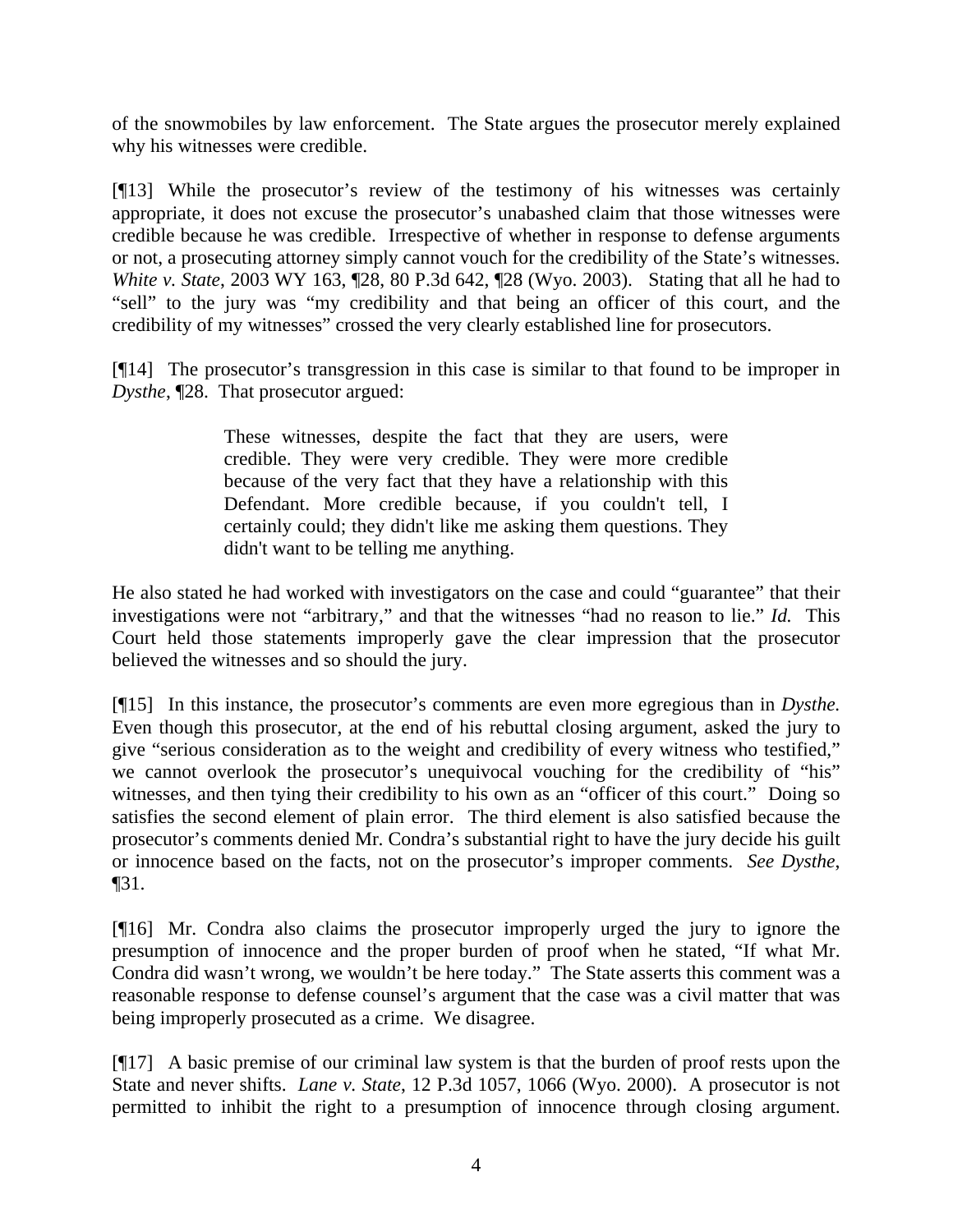*Stephens v. State*, 774 P.2d 60, 75 (Wyo. 1989). As we did in *Lafond v. State,* 2004 WY 51, ¶36, 89 P.3d 324, ¶36 (Wyo. 2004), we note "jurors recognize the prosecutor's role as a leader of law enforcement in their community; they naturally regard the prosecutor as a symbol of authority; that recognition and regard may impress a jury, causing jurors to give significant weight to the words of a prosecutor." By telling the jury, "If what Mr. Condra did wasn't wrong, we wouldn't be here today," the prosecutor told the jury to disregard the presumption of innocence. This is a clear violation of the rule of law that a defendant is presumed innocent until the State proves otherwise and denied Mr. Condra his right to a fair trial.

[¶18] The evidence of Mr. Condra's guilt presented by the State in this case was not overwhelming and Mr. Condra presented a plausible defense to the charges, contending he was entitled to sell the snowmobiles and trailer to cover storage costs. Therefore, we conclude a reasonable probability existed that but for the prosecutor's comments, the verdict might have been more favorable to Mr. Condra. Thus, we hold the prosecutor's improper arguments were plain error.

## *Arguing Facts Not in Evidence*

[¶19] Mr. Condra claims prosecutorial misconduct also occurred during closing argument when the prosecutor relied on evidence that was not admitted at trial. Again, we must consider "the prosecutor's argument in its entirety, not just the sentences and phrases taken out of context." *Lafond,* ¶33. Also, because Mr. Condra lodged no objection, we again apply the plain error standard to this claim.

[¶20] In his closing argument the prosecutor discussed how to register certain trailers in Wyoming and then argued Mr. Condra had provided false information to the county clerk to do so. His comments were as follows:

> Now through the course of the trial I made a little bit of a fuss with Mr. Condra regarding a trailer registration. You might wonder why I did that. Well, in Wyoming, to register a trailer under a thousand pounds you don't have to show proof of ownership to get it licensed, all you have to do is go into the Treasurer's office and purport to them that you own that trailer, and that's the little yellow sheet of paper that I had out yesterday. It got entered into evidence so you will be able to take a look at it a little more closely when you go to the jury room.

> But on that piece of paper it's got a little box and it says PUR slash ADD date. It's got a little box under it. That box says June 1, 2000. When Mr. Condra went in to get that snowmobile trailer licensed he reported to the Treasurer's office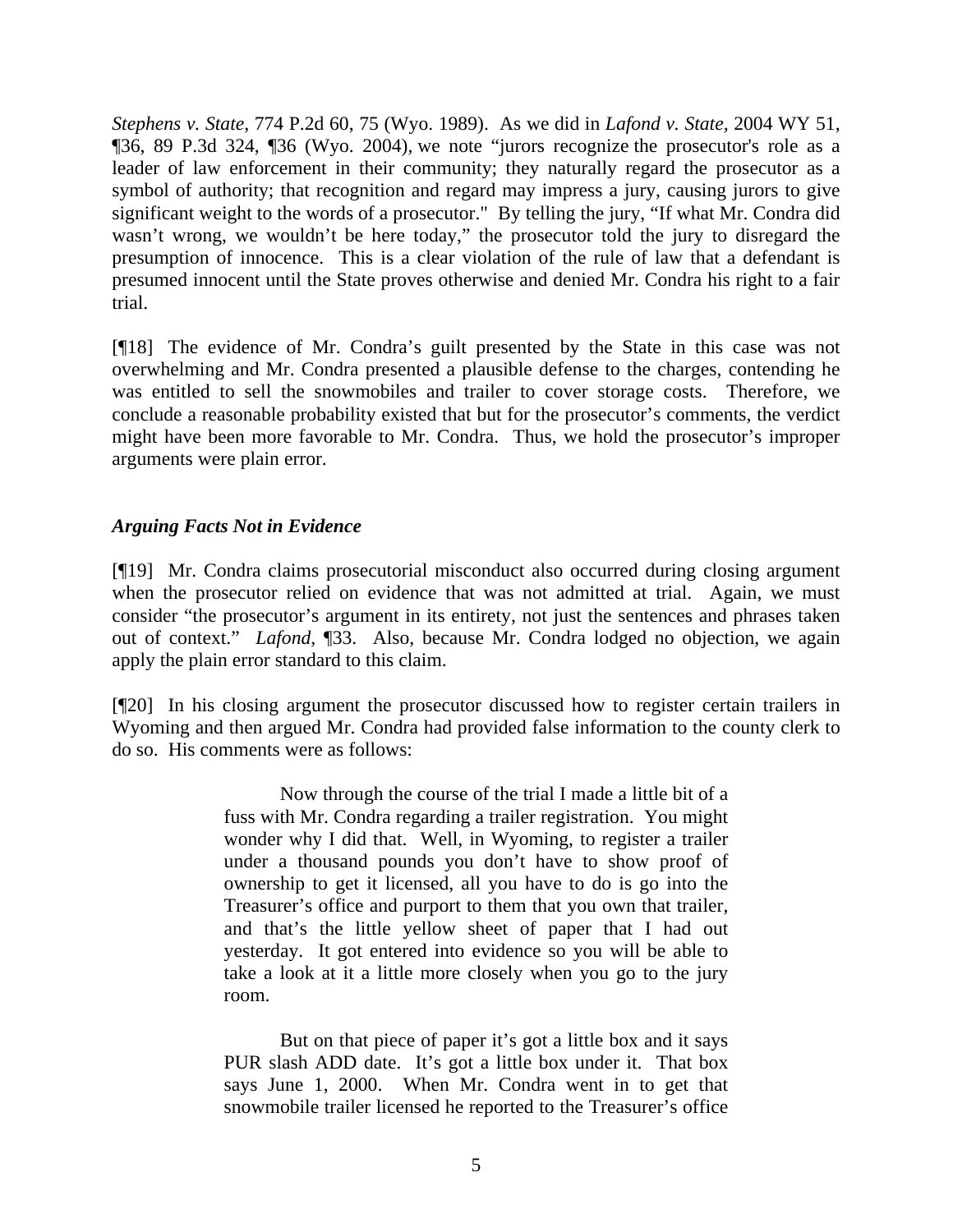that he bought that snowmobile trailer on that date. That's how he got it licensed. He didn't have to show any proof, all he did was have to give them his word of how he had bought that snowmobile trailer on that date.

However, no evidence regarding that licensing procedure was ever introduced. The prosecutor did cross-examine Mr. Condra on how he obtained license plates for the trailer and the following exchange occurred:

> [Prosecutor]: That's the document you received when you went to get the plates on the trailer; is that right?

[Mr. Condra]: That's correct.

[Prosecutor]: Okay. And also on that – hold onto your glasses for a second – also under – on that document – would you put your glasses back on, please – [it's] a purchase and it says PUR/APP date; is that right? It's towards the top.

[Mr. Condra]: [That] says 6-1-00.

[Prosecutor]: It says 6-1-00, which is June 1, 2000. You didn't provide any proof of ownership when you got the plates for that license – or that trailer; is that correct?

[Mr. Condra]: No, no the date it was issued was 10-10-01.

[Prosecutor]: Right, but you didn't  $-$  at that point in time you didn't have to provide any proof of ownership of the trailer to get this license; did you?

[Mr. Condra]: I don't remember, but I went into the Clerk's office and explained everything to her. She said this was not a title, this was just plates.

[Prosecutor]: Right.

[Mr. Condra]: So that's what she did, she just licensed it for me.

[Prosecutor]: Right. But the date on there that you just read is the purchase date that you conveyed to the Clerk's office to get that title; is that right?

[Mr. Condra]: I didn't convey my purchase, I just brought this – this was issued on 10-10-01.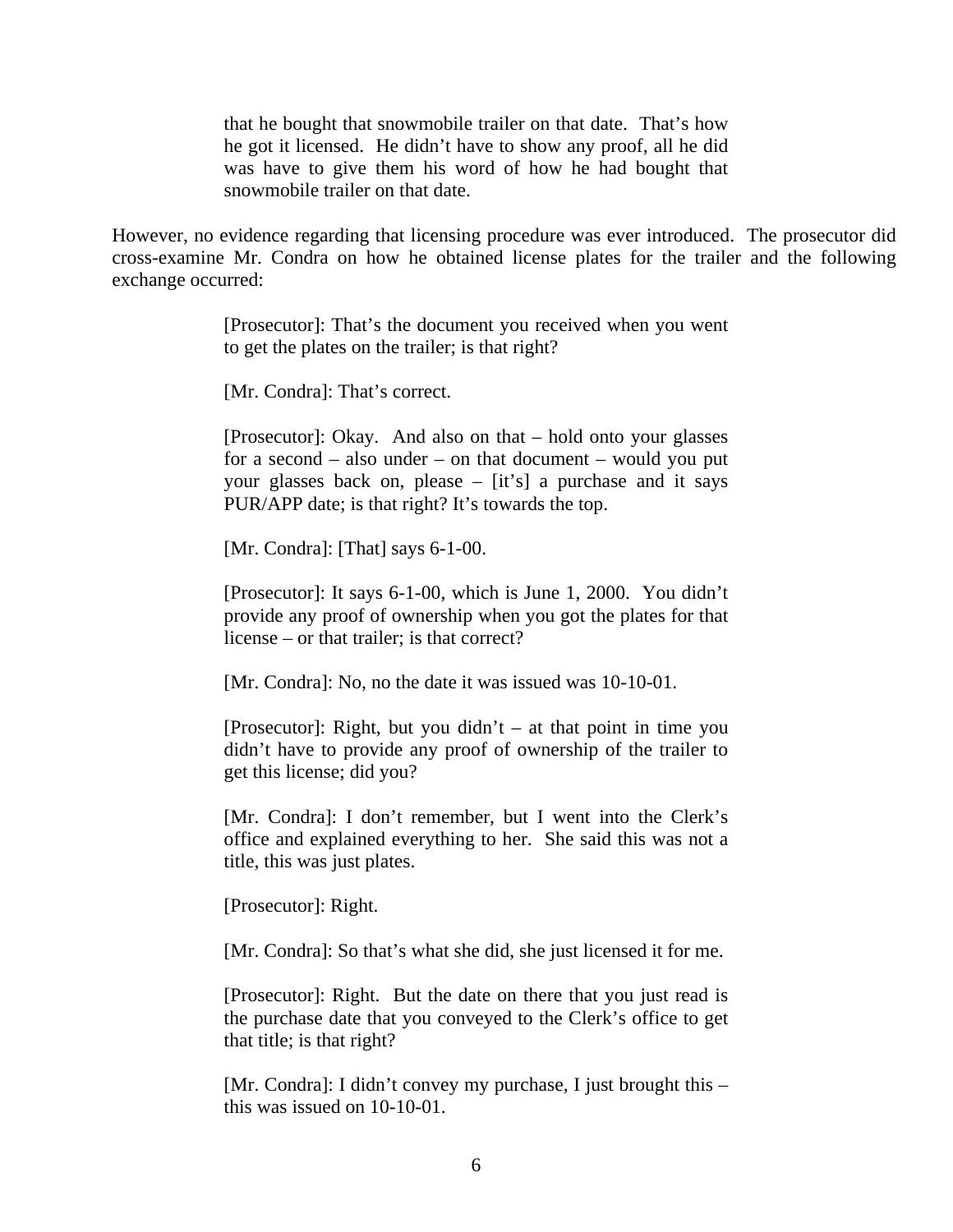[Prosecutor]: But you had to convey to the Clerk's office that you owned that particular trailer to be able to license it; is that right, whether you provided proof of ownership or not?

[Mr. Condra]: No, I explained everything about how the property had been left on my property and I said I just need to get plates on it. She gave me this and she said this is not a title, this is just a license to the trailer.

[Prosecutor]: Right. But that date you just read is June 1, 2000; is that right?

[Mr. Condra]: Yeah, but I don't understand what that means.

[Prosecutor]: Okay.

[Mr. Condra]: I know the date issued was 10-10-01.

[¶21] The prosecutor's cross examination of Mr. Condra regarding the purchase date recorded on the trailer's registration was clearly intended to reveal he had deceived the county clerk. However, Mr. Condra explicitly denied that he claimed ownership in order to get the trailer licensed, and no evidence concerning the procedure for licensing the trailer was introduced. Thus, the prosecutor's comments were not reasonable inferences – they were new, additional facts introduced by way of closing argument.

[¶22] Wide latitude is allowed in discussing inferences to be drawn from the evidence *Shaffer v. State*, 640 P.2d 88, 106 (Wyo. 1982). However**,** prosecutors must limit their closing arguments to commenting on the evidence. *White*, ¶28.

[¶23] While we find the prosecutor's comments troubling, they are not sufficient by themselves to warrant reversal. However, those comments, when combined with the prosecutor's improper vouching for his own credibility and his witnesses' credibility, and his statement that if Mr. Condra had not done anything wrong, there would have been no prosecution, convince us a reasonable probability exists that Mr. Condra's right to a fair trial was affected and he should be granted a new trial. *See Simmons v. State,* 2003 WY 84, 72 P.3d 803 (Wyo. 2003).

[¶24] Mr. Condra draws our attention to another statement by the prosecutor, which he claims relies on facts not in evidence. The prosecutor implied that Mr. and Mrs. Condra and Mr. Donathan conspired to perjure themselves, stating:

> All that we have presented before us today, ladies and gentleman on his behalf, after a year and a half of preparing for this case is a letter and an attachment. We don't even know if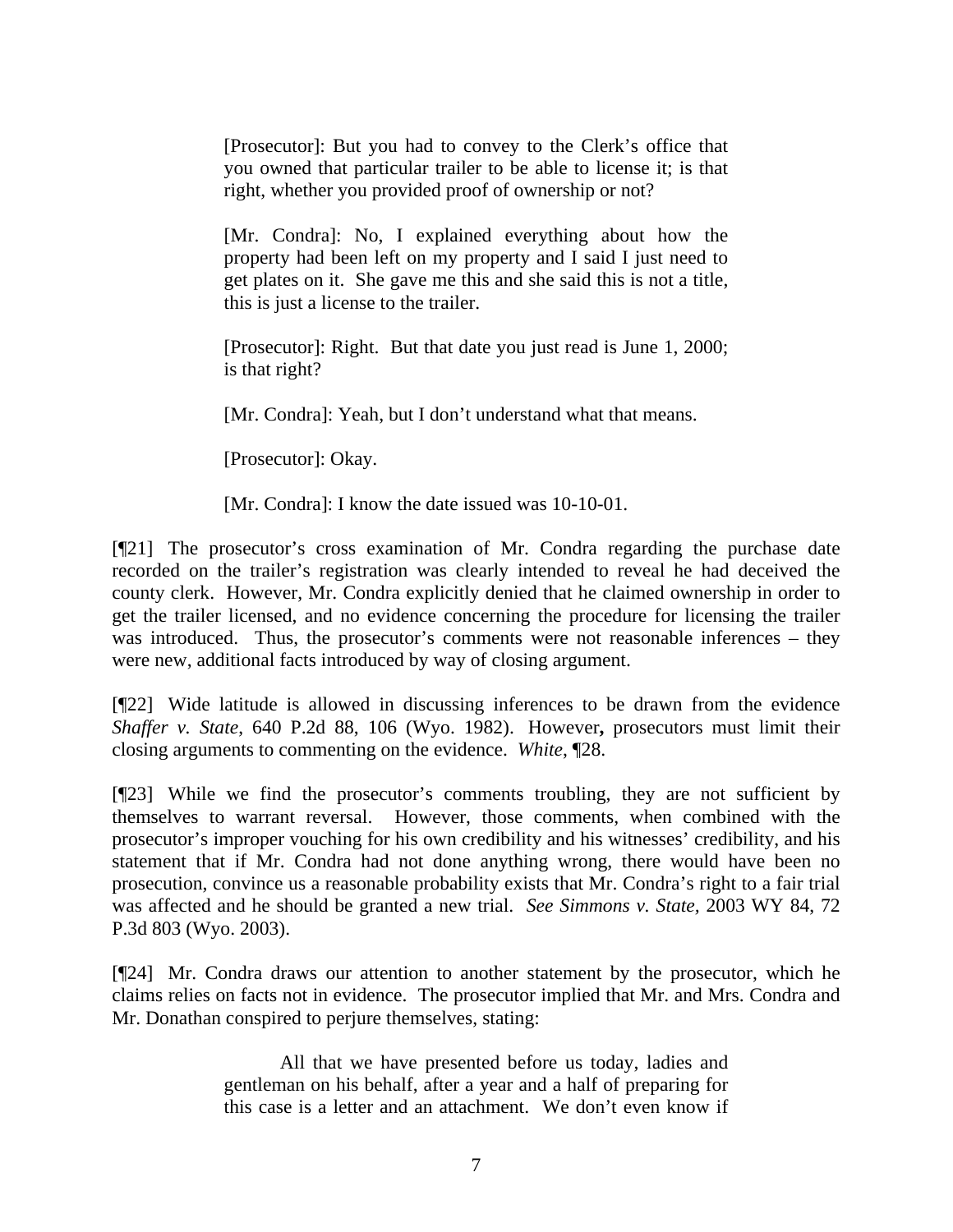they are legitimate. He showed us – but he did show us how him and his wife and his friend can all get up on the stand to testify as to how the machines were acquired. They were acquired through some money owed for storage, that's why he came into possession of them. Well, let's use our common sense. How many times do you think the three of them have talked about this case since it's been pending in 2001?

[¶25] A prosecutor may make a reasonable inference that a witness is not truthful if the evidence supports that inference. "In the case where a prosecutor is commenting on witness credibility, i.e., calling the defendant a liar, we have upheld such comment when the evidence supports a reasonable inference that the defendant is a liar." *McCone v. State*, 866 P.2d 740, 754 (Wyo. 1993).

[¶26] Indeed, Mr. Donathan testified that he and Mr. Condra were acquaintances at the time he purchased the snowmobiles, but had since become friends. Contrary to Mr. Condra's claims, the prosecutor did not suggest the witnesses had committed perjury but only that Mr. Donathan and Mr. Condra were friends and had probably discussed the matter before trial. The prosecutor's statement in this instance does not rise to the level of prosecutorial misconduct.

## *Improper Character Evidence*

[¶27] Mr. Condra argues the prosecutor committed prosecutorial misconduct when he improperly introduced previously undisclosed and unsubstantiated character evidence against Mr. Condra in front of the jury. During cross-examination, the following exchange occurred:

> [Prosecutor]: And you lived in Texas for a number of years; is that right?

[Mr. Condra]: Thirty-eight years, I guess, something like that.

[Prosecutor]: While you were living in Texas you were convicted of fraud; is that right, for writing some bad checks?

[Mr. Condra]: No, I wasn't.

[Defense Counsel]: Objection, I need foundation for this.

The Court: Counsel, do you have any foundation?

[Prosecutor]: Other than he was living in Texas and at that point in time he had been convicted of fraud.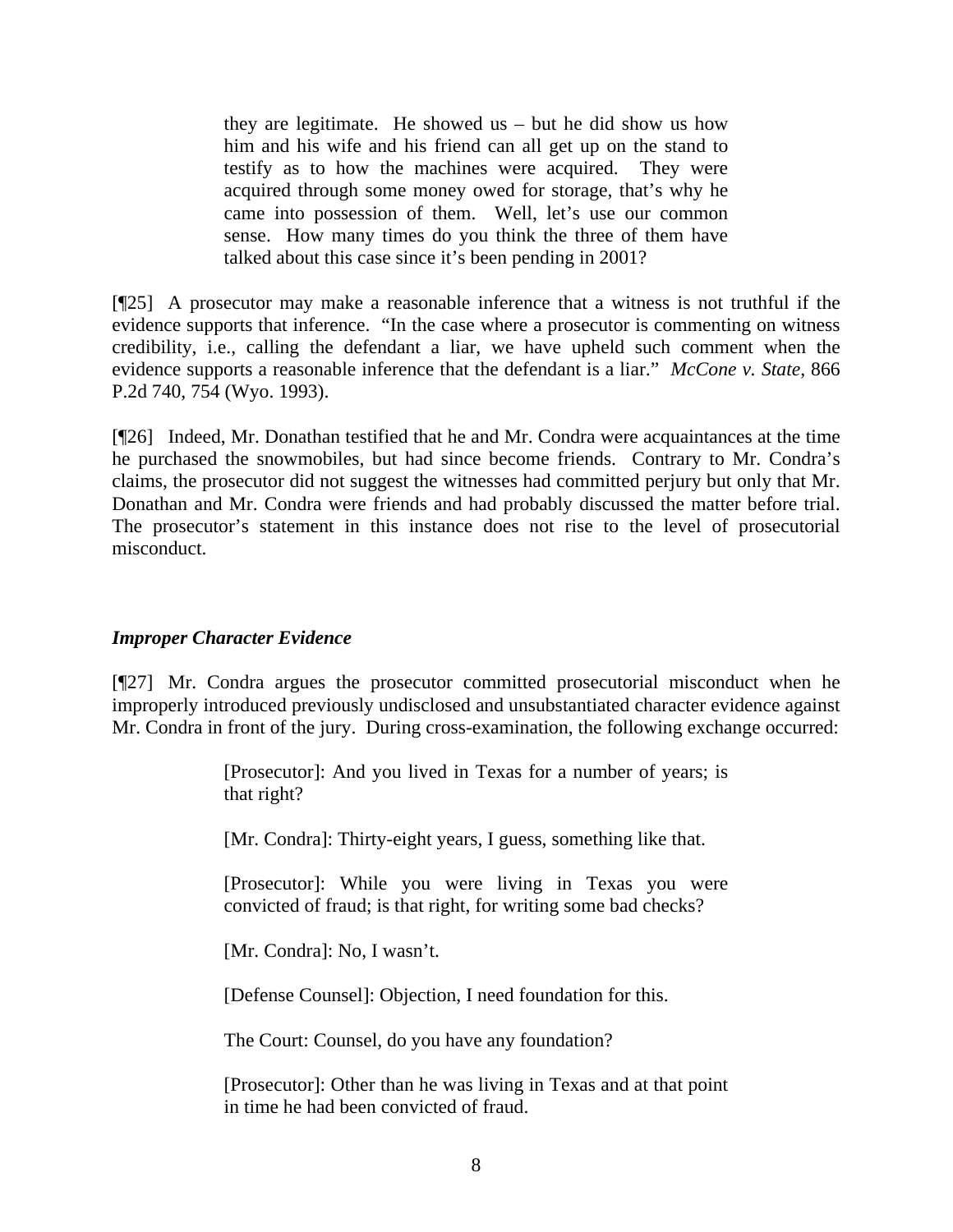[Mr. Condra]: No, I hadn't, Your Honor.

The Court: Just a minute. Counsel, I think we need to take a short recess here. Counsel, join me in chambers.

Ladies and gentlemen, let's take 10 minutes.

In chambers, the court and counsel held the following conversation:

The Court: We're outside the hearing of the jury panel. Present are Counsel for the State, Counsel for the Defendant.

The Court [to prosecutor]: What kind of information do you have about previous convictions of the Defendant?

[Prosecutor]: I have a letter that's been sent from Texas to either law enforcement or our office. All it is, though, Your Honor, it is a copy of Texas record, it's not a certified copy. But it does list that he was convicted of fraud for a bad check and I believe it goes towards his truthfulness for character, as it is a fraud charge.

The Court: How recent?

[Prosecutor]: 1984, but I believe that anything that goes towards the truthfulness of character can go beyond a 10 year time period.

The Court: Has [Defense Counsel] seen this?

[Prosecutor]: I'm not sure if it was given to him in his discovery packet or not, if I can find the dang thing.

[Defense Counsel]: Well, there's several problems with the document. It's not a certified copy or anything. It isn't a fraud charge it says he was convicted of the issuance of a bad check, that's not necessarily a fraud charge that's been alleged here. I think basically the question would prejudice the jury at this point.

[Prosecutor]: Your Honor, I will agree that it is not a certified copy, but writing a bad check does constitute fraud, and that's what this – if you would like to look at the paperwork.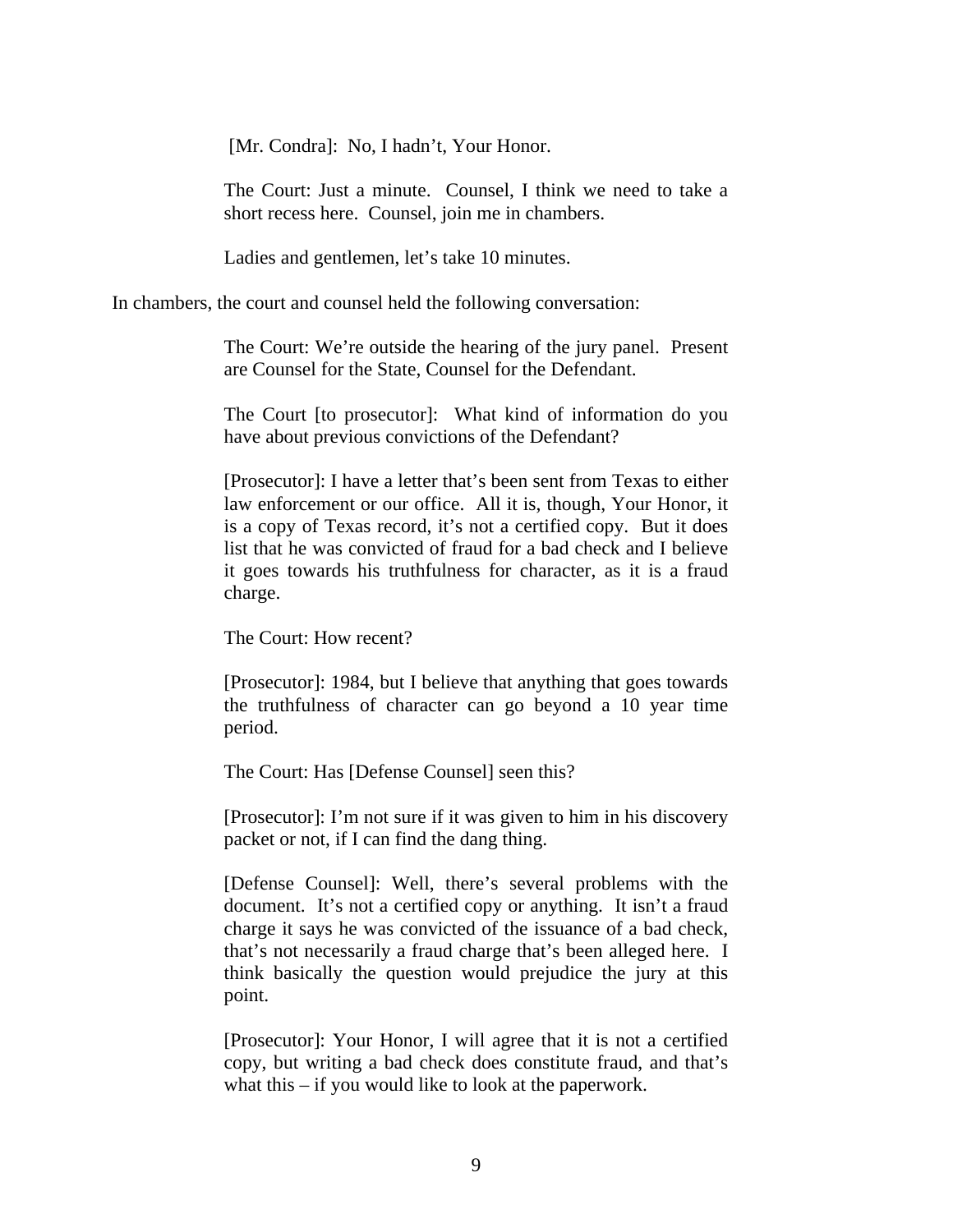The Court: Counsel, I don't need to look at it. I think you're injecting some things in here that number one, first wasn't shown to the Defendant, and number two, while you may try to impeach this particular individual you will need something more than a mere letter to do that with. So I'm not going to allow that.

[Prosecutor]: Okay. I'll stop from questioning him regarding it.

[¶28] Following the meeting in chambers, the court did not address the matter in front of the jury, nor did defense counsel request the court give a curative instruction. After trial, defense counsel filed a motion for a new trial based on the prosecutor's improper attempt to impeach Mr. Condra with the alleged Texas conviction. The court denied the motion for new trial, and found that Mr. Condra had not been prejudiced.

[¶29] The State admits the prosecutor did not provide notice to defense counsel of his intent to impeach Mr. Condra in contravention of W.R.E.  $609(b)$ .<sup>1</sup> However, the State contends any error was harmless. An error must be "injurious or prejudicial" to warrant reversal, and it is the burden of the party appealing to establish the injurious or prejudicial nature of the error. *Spilman v. State,* 633 P.2d 183 (Wyo. 1981). We have said that for an error to be regarded as harmful, there must be a reasonable possibility that in the absence of the error, the verdict might have been more favorable to the defendant. *Roderick v. State*, 858 P.2d 538, 550 (Wyo. 1993): *White v. State,* 2003 WY 163, ¶7, 80 P.3d 642, ¶7 (Wyo. 2003). In support of its position that any error was harmless, the State cites *Jones v. State,* 735 P.2d 699 (Wyo. 1987) in which we held that improper questioning of a defendant charged with attempted robbery regarding her previous arrest for misdemeanor disturbing the peace, was harmless because the reference to the arrest was momentary and not the subject of extensive inquiry by the prosecutor, and the evidence establishing the defendant's guilt was relatively strong.

[¶30] The present case is distinguishable from *Jones.* Although the improper character reference here, as in *Jones,* was momentary, the reference was to a *conviction*, not an arrest. It is settled law in this jurisdiction that mere charges, accusations and arrests are consistent with innocence. *Schmunk v. State*, 714 P.2d 724, 730 (Wyo. 1986). Convictions, however, are not. Therefore, a reference to a conviction is far more damaging than a reference to an arrest. Furthermore, although the court sustained the objection to the prosecutor's attempt to use the conviction, it did so out of the presence of the jury and no curative instruction was given. As a result, this Court has no way of knowing whether or not the jury considered the alleged Texas conviction in its deliberations. Because the evidence of Mr. Condra's guilt was not overwhelming, we conclude the prosecutor's improper attempt to use the alleged

<sup>&</sup>lt;sup>1</sup> W.R.E. 609 (b) provides that evidence of a conviction more than ten years old is inadmissible unless the proponent gives the adverse party sufficient advance notice in writing of the proponent's intent to use such evidence.